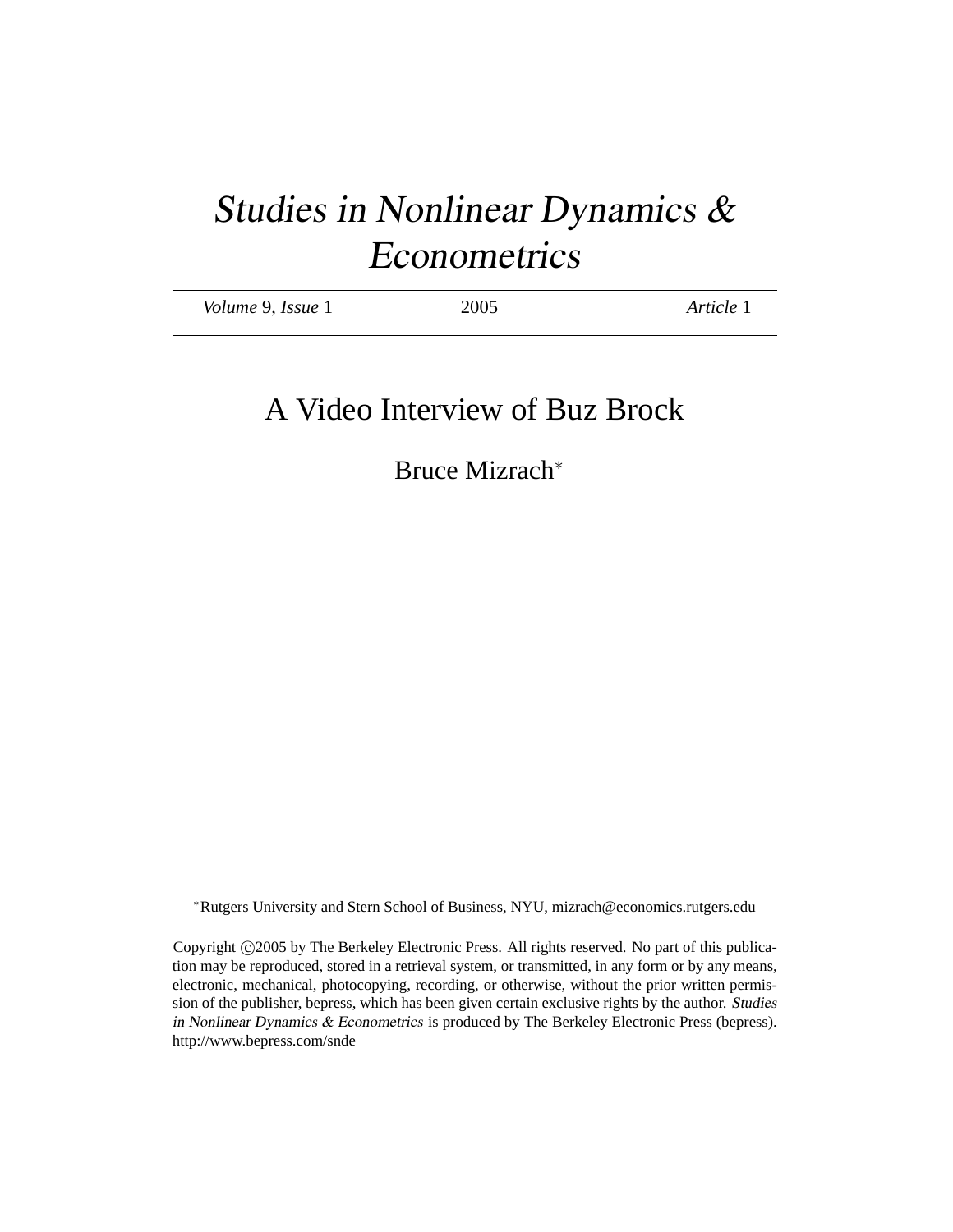# A Video Interview of Buz Brock<sup>∗</sup>

Bruce Mizrach

#### **Abstract**

This article is a video presentation of an interview with Buz Brock at the 12th SNDE conference in Atlanta Georgia on March 12, 2004. The interview includes 15 questions on topics ranging from nonlinear dynamics, ecological modeling, and heterogenous agents.

<sup>∗</sup>The author is a visiting associate professor in the Finance Deparment at Stern. I would like to thank Blake LeBaron and Doyne Farmer for helpful discussions. I would like to thank Jerry Dwyer of the Atlanta Federal Reserve Bank for arranging for this convesation to be videotaped, and Fred Willis for filming the interview.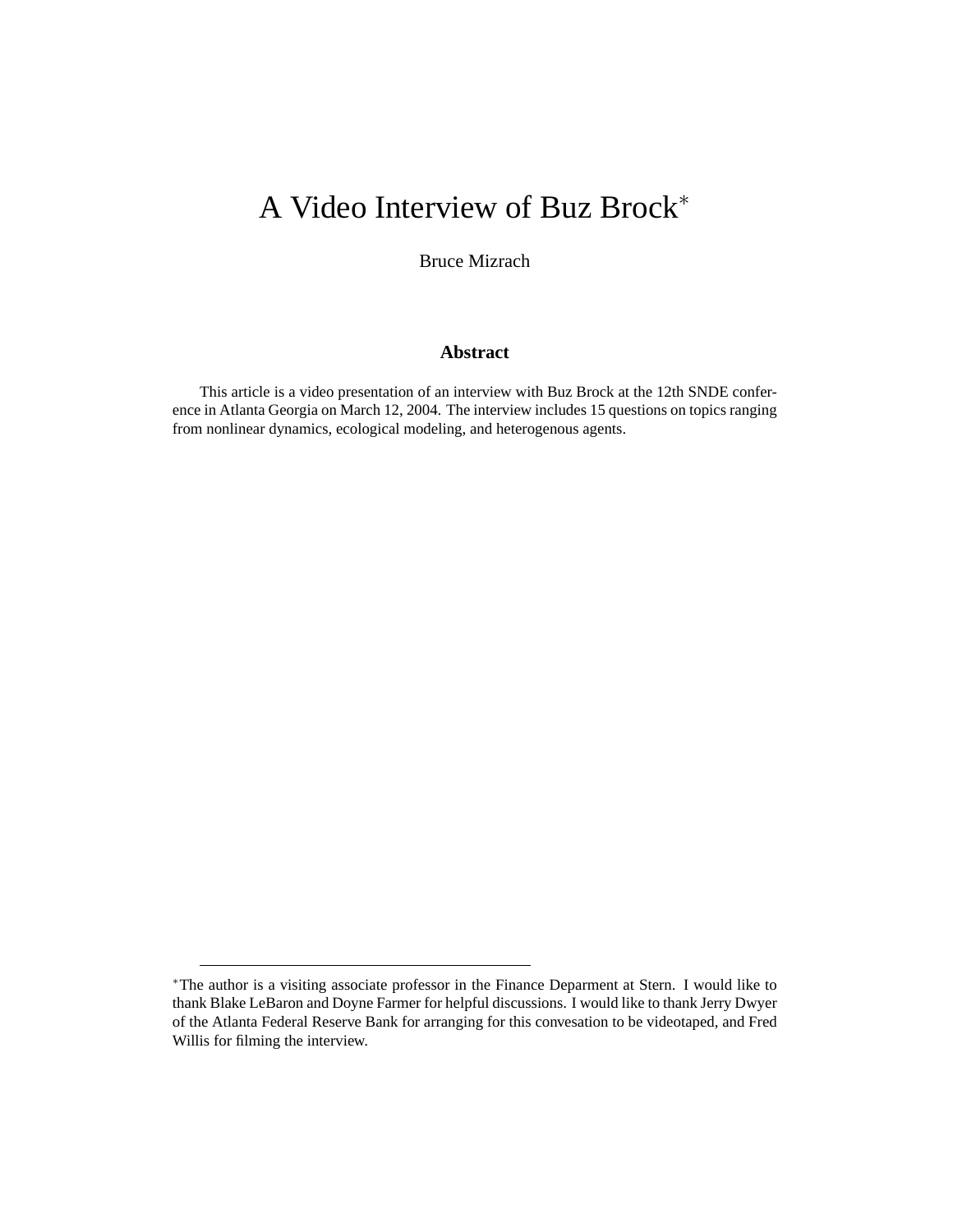### 1. Introduction

William A. (Buz) Brock is the Vilas Research Professor of Economics at the University of Wisconsin-Madison where he has taught since 1975. His honors include being a Fellow of the Econometric Society, a Distinguished Fellow of the American Economic Association, a member of the American Academy of Arts and Sciences, and selection to the National Academy of Science.

Buz has been a leading voice in the field of nonlinear dynamics since his (1986) work on random versus deterministic systems. Buz was the plenary speaker at the 12th annual Society for Nonlinear Dynamics Conference, and he was gracious enough to agree to an interview on the morning of March 12, 2004. I had sent Buz the questions prior to our meeting.

In two previous interviews of Buz, Woodford (2000) and Colander, Holt and Rosser (2004), both of the interviewers expressed that Buz's enthusiasm did not come through adequately in a transcript. I am extremely grateful that the Federal Reserve Bank of Atlanta was able to videotape our conversation. I hope this video interview is informative and shows Buz's deep love for economics.

### 2. Background and motivation

1. I find the term "chaos" has so many connotations that I try to avoid it. How do you reply when people say Buz Brock has been working on chaos? Do you like the term? How would you describe this part of your research? Can you relate it to the broader literature on complexity?

2. When did you first become aware that simple nonlinear models could have very complicated solutions?

3. Why should a person in macroeconomics or industrial organization read this literature? What about policy makers and learned people in general?

4. Have economic events like the 1987 stock market crash or the collapse of the Argentine economy influenced the way you think? Do you keep track of current events in the macroeconomy and financial markets?

### 3. Literature

5. Your first published paper (JET, 1986) in the field of nonlinear dynamics was titled "Distinguishing Random and Deterministic Systems." Do you believe now that it is a useful question to ask? Do you think that economists could ever identify a deterministic system, even if they could measure it accurately? Several papers in the literature claim to have found chaotic dynamics. Are they wrong?

6. Is determinism even a useful thought experiment for economics? For example, if the microstructure of the stock market led to 30-year cycles, couldn't we just change it?

7. Your most widely cited paper in the field is your work on the test for nonlinear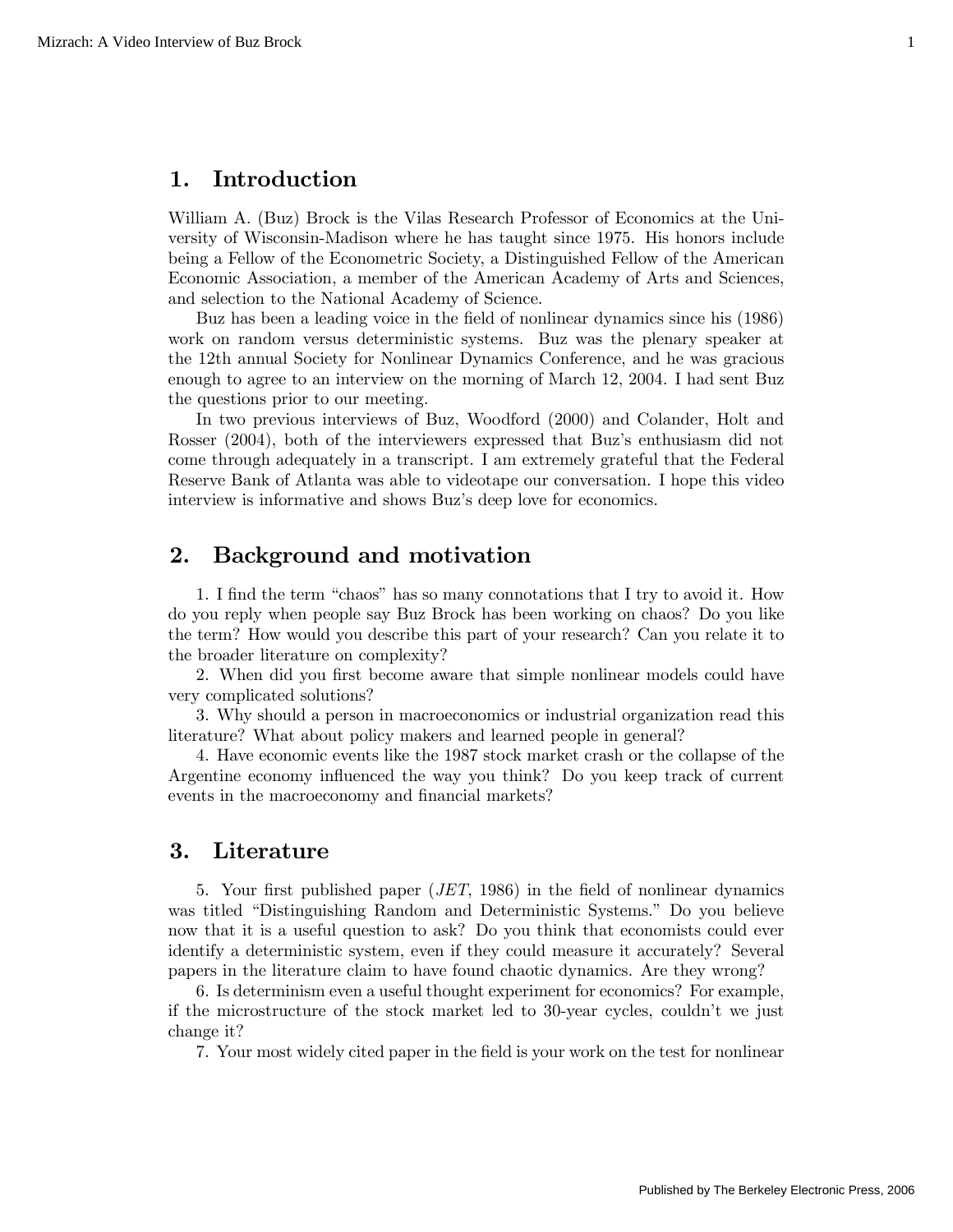dependence called the BDS (1996) statistic. Could you tell us why the paper took so long to be published? Do you think that the paper has gotten sufficient recognition?

8. Do you follow any of the other developments in the empirical literature on nonlinear time series. The most widely cited paper at *SNDE* is Hamilton's (1989) work on Markov switching. A close second is Engle (1982) and Bollerslev's (1986) work on GARCH. What is your assessment of this work? Do you think measurement has gotten ahead of theory?

9. You have written a number of papers on models with heterogenous agents. What do you think is the principal contribution?

10. Rosario N. Mantegna and H. Eugene Stanley write in their book An Introduction to Econophysics (1999) that ". . . in the study of economic systems, it is possible to investigate the system at different scales, but it is often impossible to write down the 'microscopic' equation for all the economic entities interacting within a given system. Statistical physics concepts. . . permit an understanding of the global behavior of economic systems without first having to work out a detailed microscopic version of the same system. . . " Do you agree with their view? What do you think of the econophysics literature in general?

11. Is your most recent work on ecology and bio-diversity influenced by your prior work in nonlinear dynamics?

### 4. The future

12. What do you think is the most important unsolved problem in the field of nonlinear dynamics?

13. If you were starting your career all over again, what would you study? Would it be economics?

14. What papers of yours do you think will be read 30 years from now?

15. What advice would you have for a student about to begin graduate study in economics?